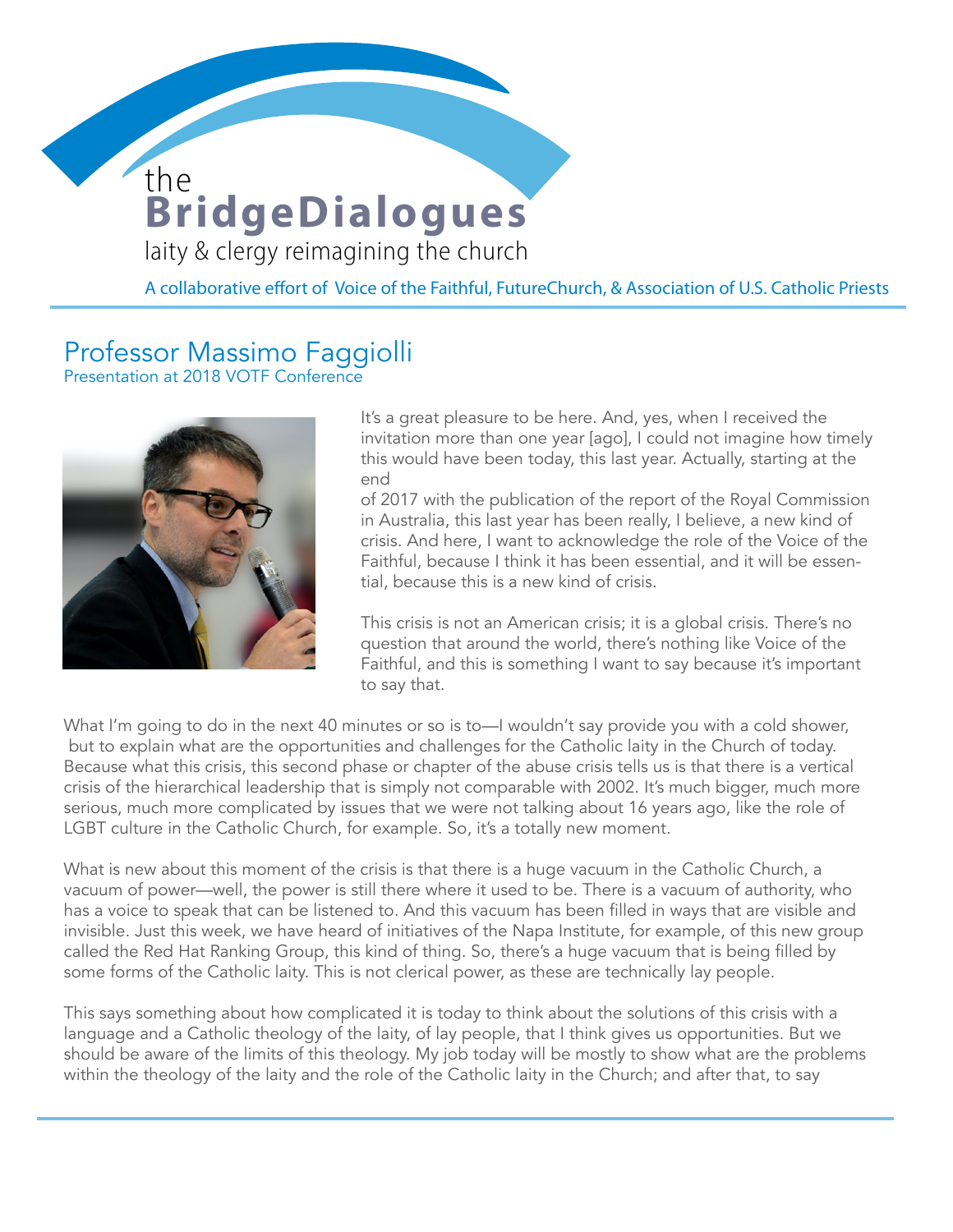something about what are the opportunities. I am not going to address directly the role of Pope Francis in all this, but I'm sure it will come up in the questions and answers afterwards.

The problem is that the Catholic Church today assumes that the Second Vatican Council opened enormous spaces for the Catholic laity. This is an assumption that, like most assumptions that are unquestioned, is problematic, if not untrue, because one of the problems is that theology of the lay people, of the role of the lay people, that was discussed and approved at the Second Vatican Council, the most important Church event in these last five centuries—1962, 1965—is a theology of the lay people, of the role of the lay people, that, as soon as it was approved at Vatican II before 1965, it was already very old. It aged incredibly rapidly.

Why? Because its mostly based on an idea of the lay people that is elaborated in some countries—in France, especially, but France, Belgium in the 1950s—and it is still based on a definition of the lay person that sees the lay condition as a concession to human frailty.

So, here, Vatican II really tries to overcome this.

So. I'm a strong believer that there is no Catholicism imaginable without Vatican II. We should build on Vatican II and build something stronger, higher. I don't think it is possible to imagine the future of the Catholic Church going back from the 1960s. But we should be aware that there are limits to that.

The theology of the laity of the Second Vatican Council is aware that in the 1950s, the idea of the lay person in the Catholic Church is still framed in terms of lack of something, which is the canonical definition of the lay people in canon law. There is no positive definition of the lay person, but it is negative in the sense that the lay person is a non-ordained person. So, it's still the canonical definition of the lay person, which is now the least important of all definitions or typologies of who is the lay person.

Vatican II tries hard. And if you want to have two different chapters in one same document, then Vatican II, [which] reflects this ambiguity, is the second chapter of the Constitution on the Church, Lumen Gentium. Chapter 2, which says, it doesn't matter if you are ordained or not, we are the people of God. And that is the future that Vatican II was looking forward to. And just a couple of pages after, Chapter 4 of Lumen Gentium, you have a separate chapter on the lay person in the Catholic Church, which still reflects the old definition: Lay people are those who are not ordained and those who are supposed to help the Church with secular issues, secular realities.

So, this is the ambiguity. There is another thing that Vatican II tries to do very hard, is to say—and this is more visible in other documents, like *Gaudium et spes*, the Constitution on the Church in the Modern World, the last document approved by Vatican II, which, interestingly, is very afraid and cautious in using the word 'lay people.' It uses much more [often the word] secular.

Because *Gaudium et spes* basically says this: The Catholic Church should be aware that there is a secular dimension in all of us. Even if you are a priest, a bishop, a monk, we all have a secular dimension. And so this is complicated, especially into English, because English lacks a few words that are used in Latin, Italian, French, and German, this distinction between what is lay and secular. Because in English, secular means something a bit different.

So, here, Vatican II has an insight that it cannot work, that the theology of the laity cannot work with 1950s ideas. But Vatican II goes back and forth from a 1950s Canon Law definition of a lay person and a more forward-looking understanding of what is the secular and lay dimension of the Catholic laity.

The fundamental limit of the Second Vatican Council, what it says on the laity is that it is one of those issues of the Second Vatican Council that cannot count on a prescriptive set of statements and of laws. They are all stated in terms of wishes that are issued to Church leaders. This should happen; this is advisable; this would be good. So it's clearly a council that had, again, an insight on the untenable limits of the theology of the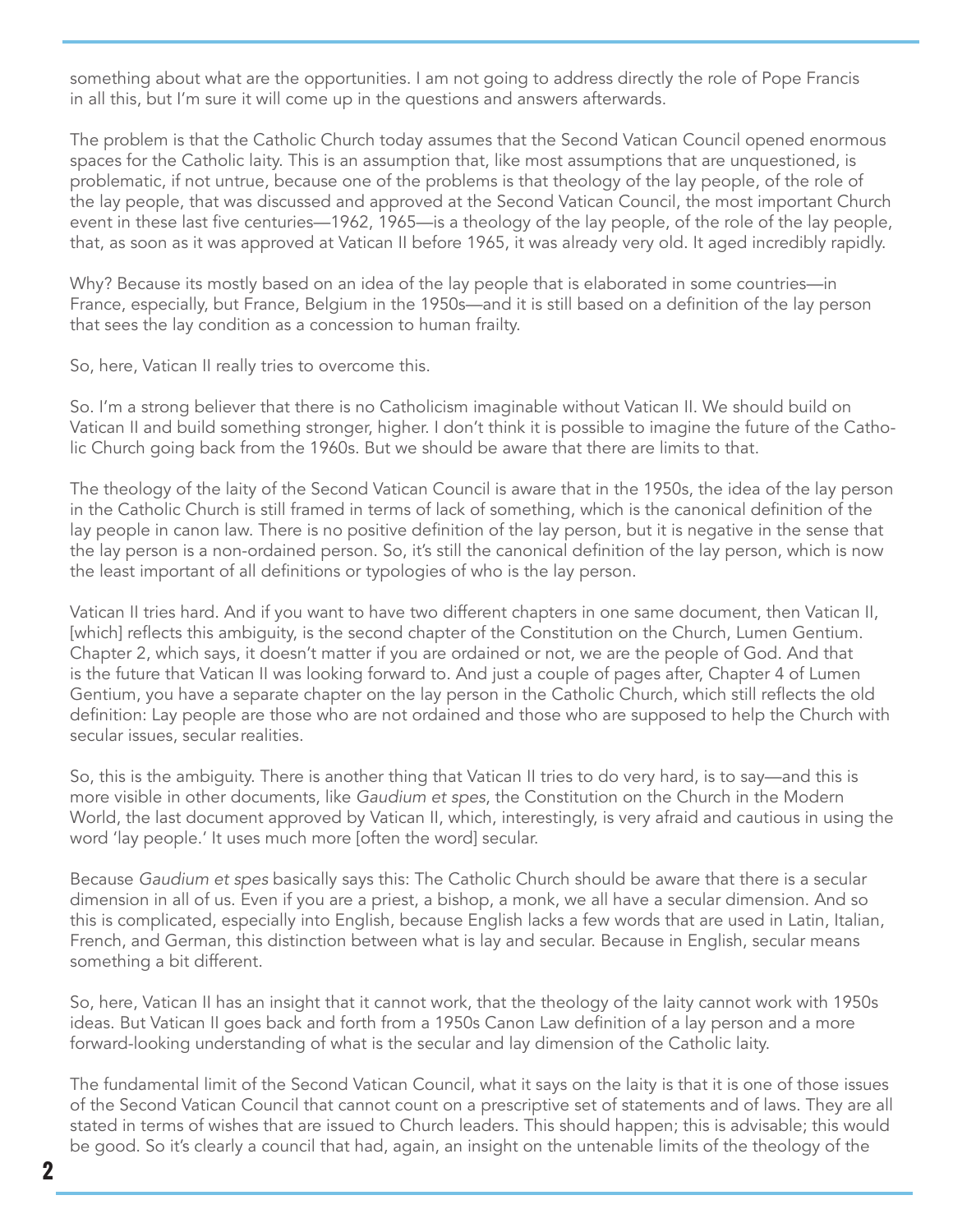1950s. But all those bishops had gone to the seminary in the 1920s and 1930s.

The youngest among them—because some of them went to the seminary in the early 20th century during the anti-modernist crisis, which is the most serious intellectual catastrophe in the Catholic Church, which is something that some Catholics, lay Catholics, again, would like to repeat today. Because when you try to say that the sex abuse crisis is part of a new understanding of sexuality in the Catholic Church in a positive way, you are basically calling for a new anti-modernist crisis. So, this is not just history.

So, there are limits. Because this theology of the lay people works only if it is accepted by the clerical hierarchy, so there is no institution for the laity or of the laity that can automatically translate some ideas into the Church's practice. And as you know, the most important official act of interpretation of the Second Vatican Council after Vatican II is the Code of Canon Law of 1983, which has a definition of who is a person in the Church that, famously, is non-theological but is juridical. It comes from Roman law. The person in the Catholic Church, according to canon law, is not a person/member because he or she is baptized, which is a sacramental notion of personhood in the Catholic Church, but is a physical person, which is the Roman law understanding of a person. But here you see that post-Vatican II doesn't really help to implement that shift towards a really full theology of the laity in the Catholic Church.

I'll give you just a few examples. So, here, lay people are incorporated in the office of sanctifying in liturgical ministries, but laity by themselves do not have powers in the Church coming from God, only the hierarchy. And so lay people have other business to do. The office of governing: The lay people have a right to be governed—[laughter]—which is important because right now this is not happening, as you all know. And so there is a total panic mode in the Catholic Church, especially in the United States.

So, I think that my right to be governed is not being respected now, actually. But this is another, separate issue. But Vatican II says that there is no right to govern for lay people. They have a right to be governed, but there's no right to govern. And finally, for the office of teaching in the Catholic Church, the idea that lay people can work for the Church as theologians—lay people like myself—is totally unheard of until Vatican II. It is something that appears … in the late 60s-70s, but it is not part of the reflection of the Second Vatican Council on the lay people. So here, you see how many limits there are to what Vatican II says about the lay people.

So, here, very briefly, I think it's important, before talking about laity today, to have a very quick picture of the different phases in Church history with different kinds of lay people in the Church.

The first part is the 1st century or so until the mid-second century. More or less, there's no real distinction in lay/clergy. There is a variety of ministries, a variety of charisms. We don't really know if we can apply our [inaudible] of the Church of today to the early Church. Actually, we cannot.

The second phase is the Church of the Martyrs. The third, especially the 3rd and early 4th centuries, is the beginning of a hierarchical organization in the Catholic Church. But it is a functional differentiation that is minimal compared to the fundamental unity of the Catholic Church, because it's a church that is being subject to persecution and martyrdom. And when you are martyred, your church is going to be more united. Look at China today. We think they are two different churches. No, they are two episcopal lines that are different, but it is one Catholic Church, which is some sense the flip side of the U.S. problem, where we have one episcopal line but a very divided Church.

The third phase is the so-called Imperial Church, when the Church becomes much more hierarchical, in some sense because it mirrors the empire. When you relate to the empire, you become more imperial, right? And so that's why we have, from the 5th century on, a much more visible and deep differentiation of roles, especially between lay and the ordained people. What is the important difference between lay people and ordained people is not as we usually assume, because lay people can marry and clergy cannot. This is something that happens much later. [Instead] it's about something that I think is very close to the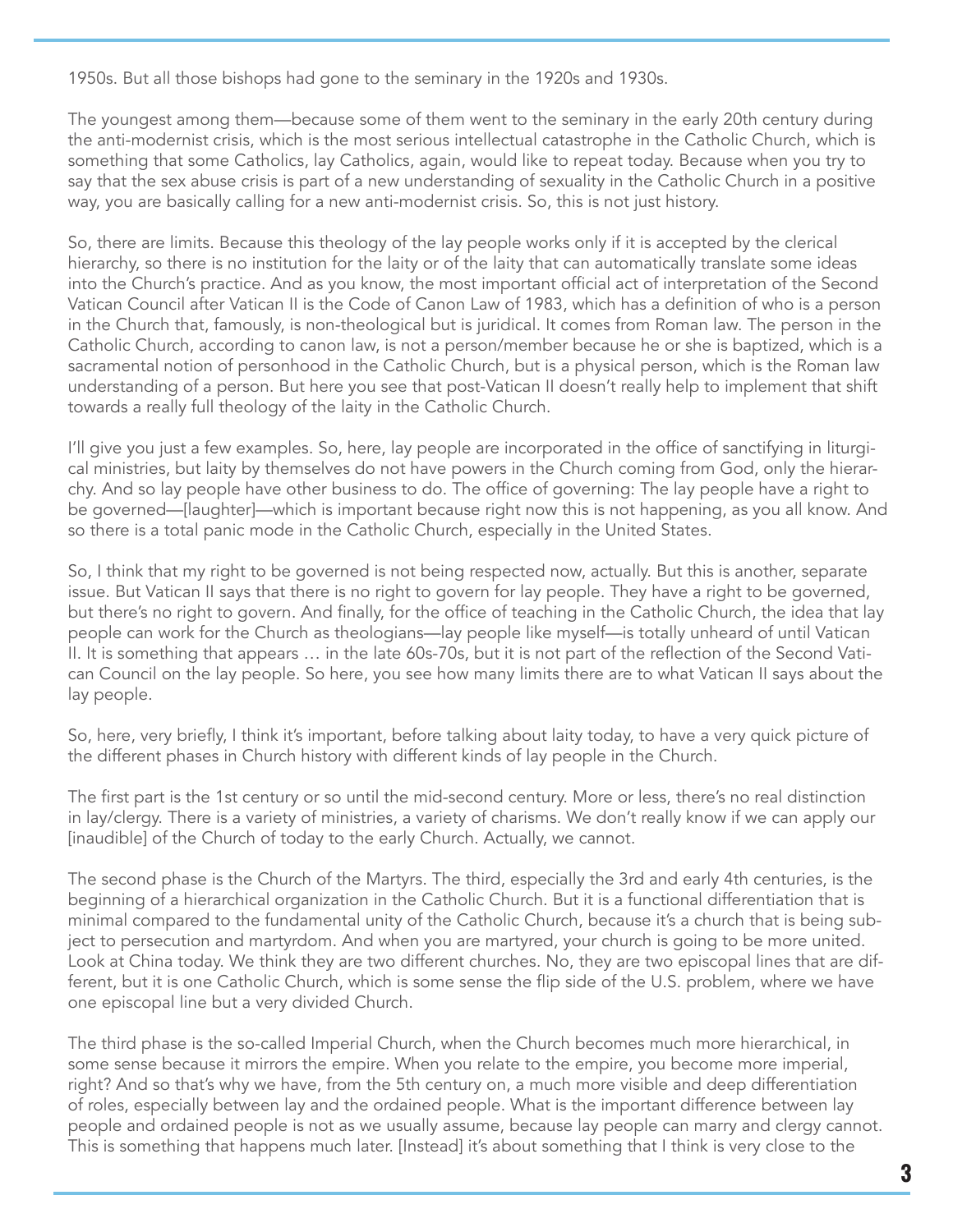heart of this crisis of today. Who is in charge of managing the money and the resources? And if you go back to the most classical definition given in the Middle Ages, in the 12th century, by the first legislator of the Catholic Church that tried to organize systemically the law of the Church, the Bolognese monk Gratian, he said famously, there are *duo genera christianorum*—forgive my Latin—there are two orders of Christians: the lay people and the ordained.

Interestingly, he said this—and this has become the theology of the Catholic Church for the clergy and laity for the last 10 centuries—he says this not on the basis of sacraments. No, he is talking about the administrative law of the Church. You have two different kinds of Christians according to whether they are legally able to manage and to make decisions on the finances, resources, of the Catholic Church, or if they have no right to do that.

So, it is a whole theology that is built on administration, which is—pay attention—is something that is coming back right now. Because if you think that the Catholic Church should be like a corporation, your theology will be built on a theology of a corporation. Theology always builds on something else. Rarely does it just proceed from Scripture.

This is the Imperial Church, which is a large chunk of Church history until the Reformation. You have, as you know, Martin Luther, de-clericalizes the Church, or that church that follows him. And by reaction, Catholicism hyper-clericalizes Catholicism.

This is what happens at the Council of Trent. And, one has to say, the Council of Trent builds a Church that works on the assumption that the Church works or fails if the episcopate, if the bishops, work or fail. This is something Vatican II doesn't change. It is fundamentally an episcopalist idea of the Church that is built on the episcopate. This has worked, to some extent, between Trent and the 20th century. Now, we see the collapse of that.

This is a big historical turn that we are seeing. It's not just another crisis, but that goes to the heart. It undermines, fundamentally, something that has been built, I think, five centuries ago. And so, there is a long process of dismantling, one, and two, clearing the way from the rubbles, and three, rebuild. It's a very long process.

The fourth phase in Church history is the Catholic Church between the 17th century and today, which is a slow shift from, as I said, a deeply clerical church, the Church of the Council of Trent, and of the century later, the 17th century, which makes a theological elaboration of the submission of the lay people to clerical power. What happens, which is really new compared to the Middle Ages, which are more secular, in some sense. It's a clericalization of culture and of formation, which is something whereby the Middle Ages is less clerical, again.

And then you have the 20th century with Vatican II in the middle of it, which knows exactly that the Middle Ages is not going to come back. That is the past. Well, until the 1930s-1940s, the Middle Ages is the model that explicitly the Church wants to go back [to]—politically, religiously, theologically. It makes us laugh, because there are some Catholics today who are saying that—that we should go back to the Middle Ages. They say that on Twitter, usually, which is all kind of fun. [Laughter.]

Vatican II says, we have this medieval legacy, and this legacy of Trent, we have a much different challenge from that of the empire in the Middle Ages or the challenge of Martin Luther in the 16th century, which is the challenge of the secular world. How is this Church able to interact with the secular global world? Only with the 1% in the Catholic Church of the ordained, or less than 1%, that are able to do things? And all the rest are the audience? Of course not. So, Vatican II really tries to keep something of the past that is workable and open a new path towards the future.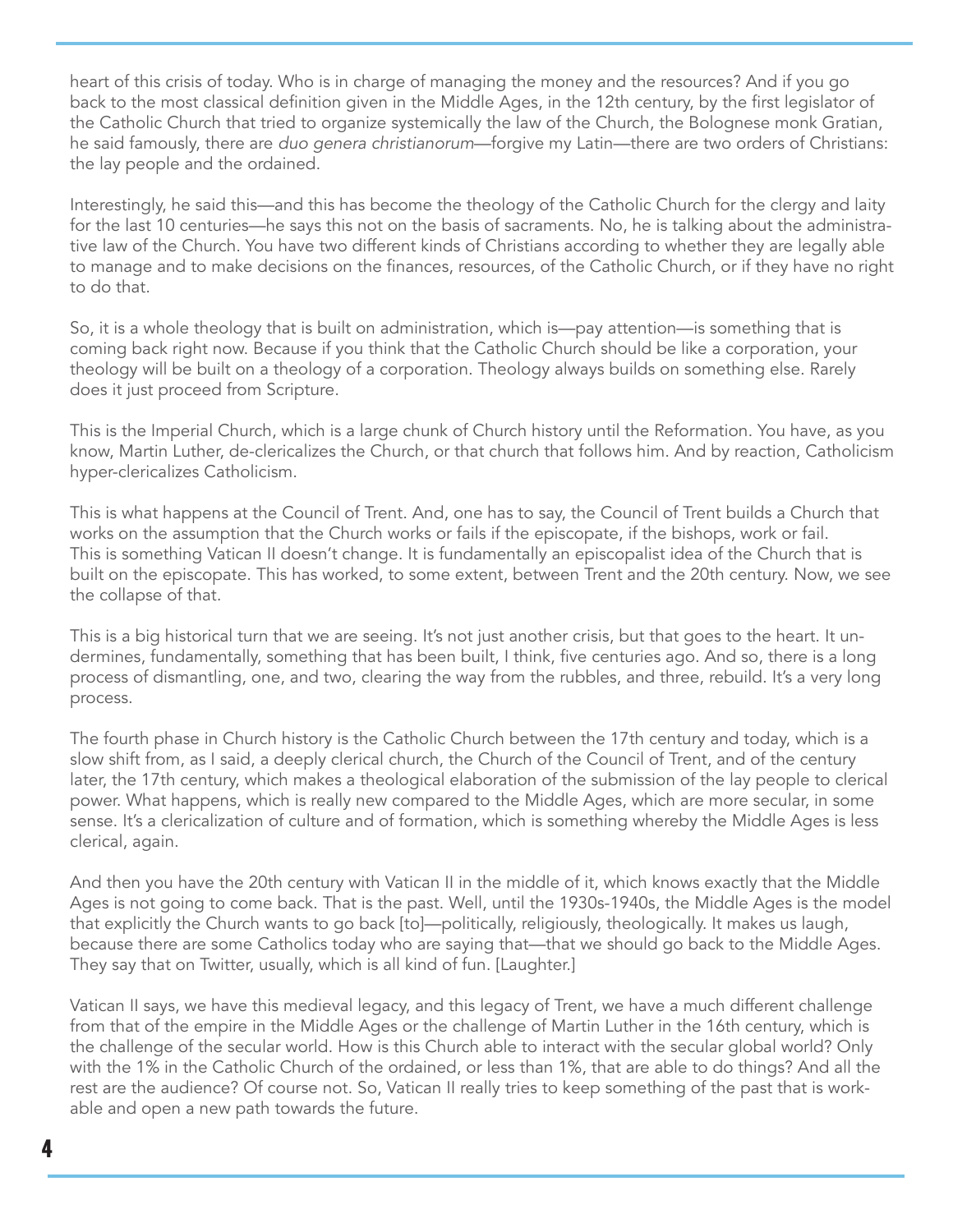There's ambiguity; there is unresolved tension. And that's one problem. There is also another problem,<br>which is that, together with the theological ambiguity of those documents and the elaboration of those So, here, as I said, there are clearly myths in the theology of the lay people at the Second Vatican II. There's ambiguity; there is unresolved tension. And that's one problem. There is also another problem, documents, we now live in a Church, and in a Church in the world, where the Catholic laity has become fundamentally something different from what Vatican II had in mind, an experience about the lay people. It's a different kind of lay people.

I'll start with this. Until Vatican II and until the 1970s, I would say, in the Catholic Church there is one fundamental assumption, which is no longer true, I believe. It's this assumption: The conservative voices and the status quo in the Catholic Church are the ordained people. All the rest are lay people and they all want a progressive kind of church. This is the major change from the theology of the Second Vatican Council and the experience of the lay people. You have, both in the hierarchy and in the lay people today, a much more interconnected, intersected voices, cultures, and ideas of a church that wants to remain as it is until it burns down, probably, or going back to a new kind of Middle Ages, with Twitter or with social media on one side. And you have cultures of change on both sides.

At Vatican II, [there was a] defensiveness of the council against some radical theologies of the laity, because back then the idea was, "lay people want to change everything." Let's give them something we can still work with. Now, to be very blunt, I'm as shocked and ashamed as you are for the performance of the Catholic bishops. I have two small kids in a Catholic school in the Philadelphia area, so it is very practical for me. But I can assure you that as a Catholic theologian, I am more afraid of some lay people in the Church than of some clergy. This is something that no one would accept at Vatican II.

So, we have a lay Catholic laity that are much more fragmented and divided along social and economic lines, ethnic lines, national lines. Nationalism is infiltrating Catholicism, and it is remixing a lot of what it means to be in favor of a lay-driven church or a clerical church. So, it's a much more divided laity. If you want to change the Church, you cannot count on the existence of one laity. It has become a political market, in some sense. You cannot assume that being a lay people means something automatically in terms of change.

Also, because one of the major changes from the Second Vatican Council is that, now, lay people in the Catholic Church, without the issue of gender, means nothing. It means nothing.

I would like to quote, "It's the A-gender." The agenda means nothing without the gender issue, which is something that is never part of any debate at the Second Vatican Council. It's still too early, because Vatican II closes before 1968, which is when a few things explode, including the gender issue in the Catholic Church.

In the church of Vatican II and of the 1970s-80s, if you ask a bishop or pope, what do you in mind for your typology the profile of the lay people in the Church? It's still fundamentally a white, Anglo-European person. Today, this is the minority in the Catholic Church globally, and that means a number of things that we don't know what they mean, actually.

So, here, there is the theology of the lay of Vatican II. And until recently, it is dominated by this idea that there is a kind of way, of style, of being a lay member of the Church that echoes or mirrors or reminds us of a certain ethics of citizenship, of being a citizen.

Now, the collapse of political representation, the collapse of our trust in the political institutions, in the judiciary—I'm not saying anything else—has enormous consequences, because it's the same Catholic laity. It's the same Catholic laity in this and other countries.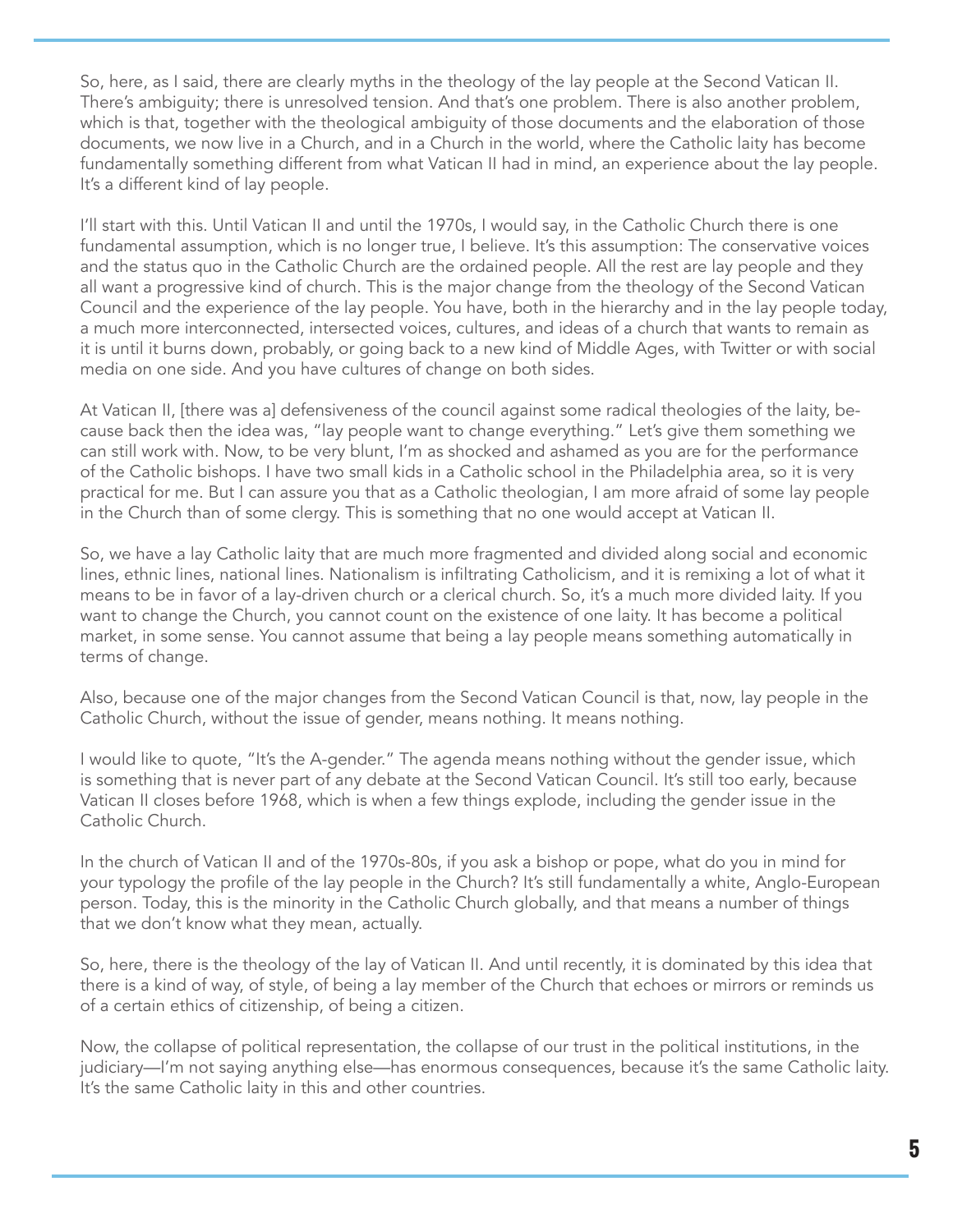So, it is much more complicated. Much more complicated, also, because at Vatican II, there is a fundamental consensus as to the fact that the Church lives in this world and there is no real idea until recently that the Church can escape this world. If you have followed the Catholic debate these last couple of years, I don't know if you have heard of this book and of this debate on the Benedict option, which is the idea that the only survival for the Church is to retreat from the world. This is also interesting because this is an idea that comes from Catholic lay people, who suddenly think they will all want to become monks, again on Twitter, because this is … [Laughter.] So, this is a new face of the Catholic laity.

I say this just to give you an idea of how complicated it is to make easy assumptions on what is the clerical identity and what is the lay identity. In some sense, this may be the beginning of a return to the earlier centuries, to the pre-5th century. So, it's not an accident that you talk about financial transparency, because this is how everything begins: two orders of Christians. We may go back to a church where it is already like this today, where the fact of wearing a collar or being married says almost nothing about your Catholicism, because this is what it is. It says almost nothing about your ideas, your theology, your lifestyle.

As you know, there are bishops and priests and cardinals that lead a much more glamorous lifestyle than me with two small kids. I can assure you—much more glamorous. So, whether it's legal and moral or not, it's secondary. My life, with two small kids, four and seven, is much more monastic—[laughter]—I can assure you. And this is not just me; it's the vast majority of Catholic parents. So, it says almost nothing if you're ordained or not. It says something in a liturgical setting, and even more in terms of who holds power. But, essentially, what kind of a Church you want, you have to ask many more questions.

So, what do we do with this? I think this—that we need to be sure that we cannot limit our debate on [whether] the theology of the Second Vatican Council on the laity and the rest, was it good or bad. This is part of the … tradition. We need to build something on that tradition. But we cannot spend much time saying, was it good or bad, because it is a distraction.

I think the Catholic laity in the Church of today in this crisis has to reclaim not roles or functions that are not there, yet, but to reclaim spaces that are there already. So, here—and I think that an organization like Voice of the Faithful has provided a very important example of this—we need to make the best possible use of what is there already without making abstract claims.

I think that the present crisis has reshaped the agenda of the Catholic Church of now and of the next decade. I think that this Church is in survival mode in some sense, because, as I said before, this is the most serious crisis since the Reformation.

The Church survived the Reformation but in a very different way, and I think we are at this moment. So, there is no question that the future of the Catholic Church is in the hands of the lay people. My impression is that the lay people can be successful in fulfilling the mission it has. It's going to more effective without making abstract claims, and it will be more effective reclaiming spaces that are available in the constitution of the Catholic Church—the constitution not as a document, but in the order of the Catholic Church. Because what we see is that the chaos in the Catholic Church today can be used for destruction or for rebuilding.

And this is, if there will be destruction or rebuilding, it will depend on what kind of action the Catholic laity will take, because in this Church history, the role of the hierarchy and of the papacy and of the Vatican has historically been much more about reaction and response to something that happens in the Church, much more than action to solve problems.

So, we have a distorted view, I think, of the papacy in this last century or so because of the media. We think that everything happens there. It happens there, but mostly, in Church history,

it is the papacy reacting to something happening with the lay people, in the empire, on the periphery, and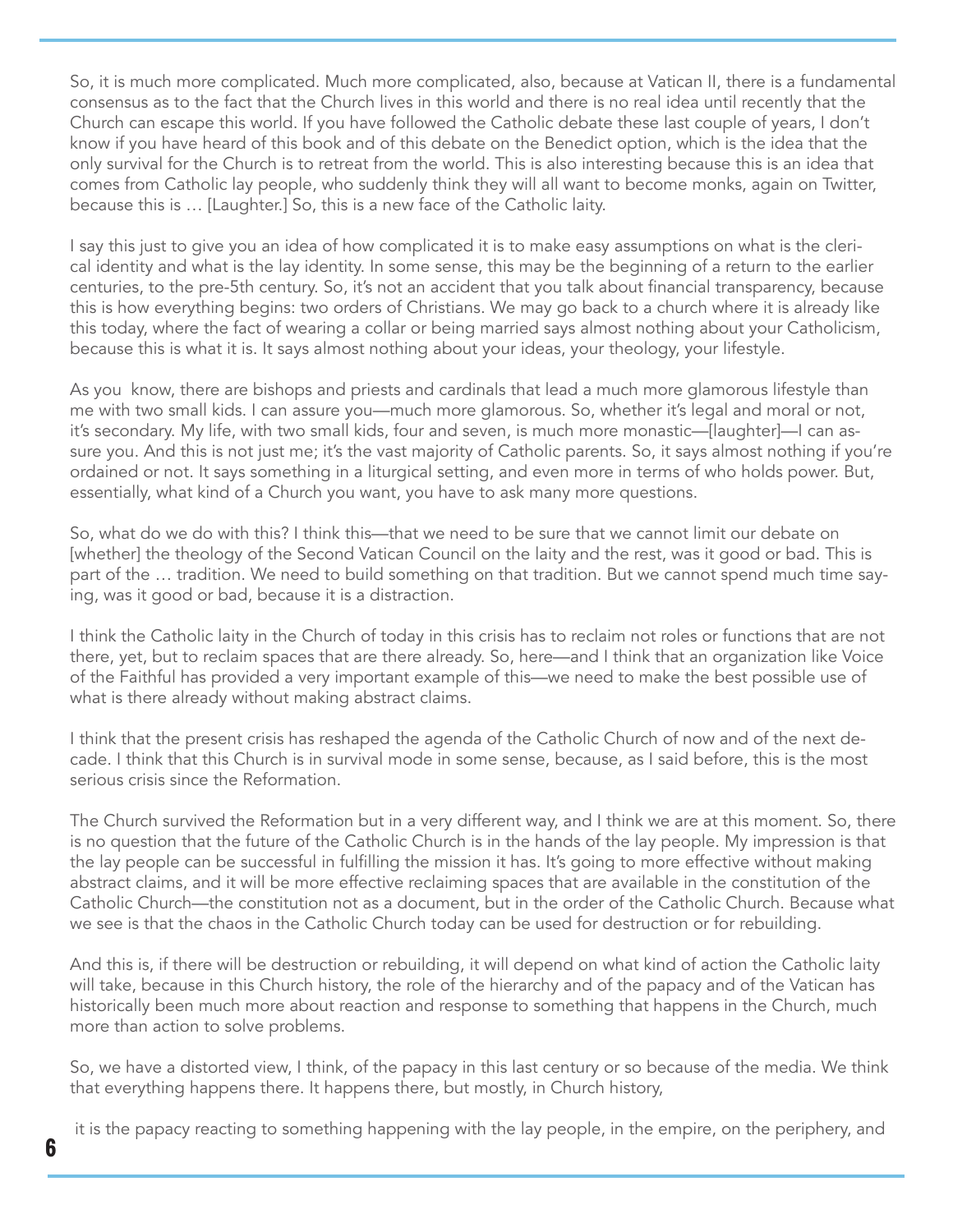**WOMEN DEACH DEACH COMPANY** so on. This is, I think, a fundamental dynamic of the Catholic Church. I don't think we can expect actions that come from there right now. They can come from us and can come from you.

We should keep this in mind in terms of what reaction will be triggered by our action. That's how I see that. It may be seen as vague advice, like drink a glass of water in the morning because it's good. It sounds like that. But I am trying to limit my remarks this morning to what cannot work and what hasn't worked in these last few decades than about what to do. I think we can talk about this now in the debate.

So, I thank you for your patience. [Applause.]

## Q&A Period

Q: When Father Orsi spoke to us many years ago, he mentioned that basically the governance or structure of the Church followed the public by about 200 years. Do you think that is still true? Are we in the 1600s, the 1800s, or are we really still back in the Middle Ages?

MF: It's very hard to disagree with Father Orsi, who's one of my good friends, and I don't disagree. There are clearly some aspects of the way the Church is governed; that is, before we accepted the idea, for example, of the separation of powers. This is not yet there. So, that is certainly true. The Catholic Church has accepted constitutional ideas for the political behavior or ideas of Catholics in the secular realities, but not within the Catholic Church. So this is certainly true.

I think there is something new that came up in these last few years, which is the very strong push to see the Catholic Church as a corporation. I'm not saying this just to defend Pope Francis, because he's not the CEO of the Catholic Church. That is one problem. And it's the minimal problem. But the major problem is that if you accept the corporatization of the Catholic Church, you will have a Church enslaved to money. And what's going on right now is that there are some groups, especially in this country, who are literally trying to buy the Catholic Church. [Applause.] So, this is dangerous, because, as we all know, capitalism is promiscuous. It is going to bed with everyone.

The Catholic Church, I think, now, is facing this. So, the big problem is, how to respond against the sex abuse crisis with accountability and transparency, justice system and so on, without becoming a victim of the corporate vision of the Catholic Church? Because this would also mean that there will be churches in the global Catholic Church that would become enslaved to the Catholic churches where there's money. This is what's going to happen.

So, I would complement what Father Orsi said. He's totally right.

## Q: [Inaudible.]

MF: We need to change the governance model, I believe, without falling into a corporate model. So, how to do that is way beyond my "pay grade," so to speak, but this is the problem. Because we cannot make the jump from a medieval idea to a post-modern Google/Apple idea, because I think that would destructive of the most defenseless in the Catholic Church. This is my concern. Because those who are trying to buy the Catholic Church are not doing that for moral reasons, but because they want to shape the Catholic Church according to their model of what the Church is, which is driven by a certain capitalistic idea. And I think it would be bad, because it's, first of all, unfaithful to the Gospel, and it would have enormous consequences.

Q: I've got a few questions here that have to do with the fruitful spaces available to us right now. You mentioned that the lay folks need to fill the spaces that are available. Could you tell us a little bit more about what you think those spaces here?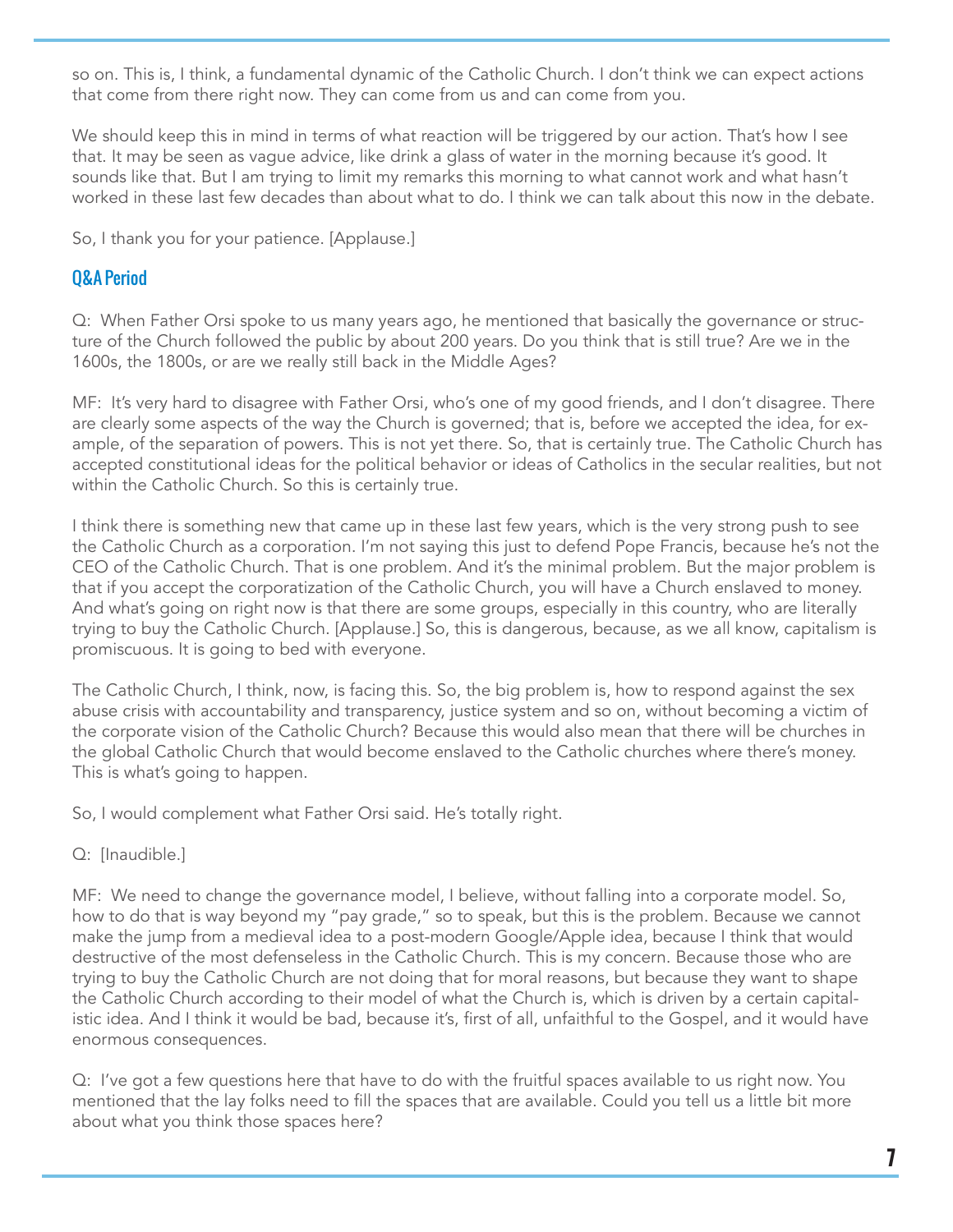MF: Sure. Here, one of the big changes that happens between Vatican II and now, especially because of Pope Francis, is that Francis said, we have talked for 50 years about the collegiality in the Catholic Church, collegial church, which means that bishops have to work together. And Pope Francis says, we don't need just that; we need a synodal church where it is not really important at the synodality level who is a bishop, who is a priest, and who is a layperson. He said that many times. What hasn't happened so far is the invitation of making our local churches more synodal. So here, I think Catholic laity have a responsibility to ask from the bishops to open a synod in the churches. And they are terrified because they don't know what they're going to get—first. And second, they're terrified because they don't know what's going to happen on the front of the criminal justice against them.

So, the laity have the right to live in a synodal church. I think it would be necessary to ask formally of every bishop and every parish priest, we want to have moments and spaces when the lay people can talk and can talk not just for show, but can talk to be listened to for something to change. This is not happening because all of the bishops, or most of them, were appointed in this last 20, 30 years, exactly because of their opposition to their model of the Church. This is the conundrum. The Church right now has to work with this cohort, officials that were raised, chosen, and promoted because they are against a collegial church.

On the other hand, they know they are in the weakest possible spot in the Catholic Church right now. So, I know that you can count right now on a sympathetic press, and I think there should be formal public requests. And I don't know if it takes more courage for them to say yes or to say no—honestly. If you say yes, you don't know what you're going to get, and it may be bad. If you say no, you're sure it's going to be bad, right? [Laughter.]

Q: Do you have any ideas on how Voice of the Faithful or the laity can provoke the ordained to abandon clericalism?

MF: How many days do I have? [Laughter.] The problem is this—I've just said something that reflects my opinion on most of the bishops today. The real problem is that the young generation of priests tend to be even more clerical. [At] this moment is a clash between those who want to have a less clerical church and not the status quo. Because the status quo doesn't exist anymore, basically. It's between those who want to go back to the 1950s, or the 1950s, or the 1350s, right? This is the problem.

I think we have a right to be furious with our bishops and so on. [But] let's not be fooled by the idea that the next generation will necessarily be more open to this. In the Catholic Church, many things do not need permission. I think that especially in a church like in the U.S., where there is a very strong sense of citizenship, of ownership, of the Church, it's less clerical than in Italy, for example—my own country. I can assure you.

So, we cannot have, as a goal, to replace formally all these bishops and priests. I'm reluctant to that—not because it's utterly impracticable, I think, but because that's not the point. I think that those bishops who covered up and abused, they should absolutely [be removed]. I would limit myself to this without making of that fight against the bishops an ideological one, because I don't see that as a battle that we can win.

We have to demonstrate that the Church lives without them, or survives without them, on the one side. And on the other side, there is the job of theologians like me making a case for the unsustainability of a model where only bishops or priests can manage finances. It's a very confused moment. If you look at the young generation of seminarians, it's hard.

Q: Right. I see them. They're in cassocks and everything, which is definitely turning back the clock. The role of women and their money—how can we make that make a change to the Church? You mentioned the issue of gender, and the issue of women comes up all the time. And women probably have the money— Catholic money. How can women make their voices heard with their money or by withholding their money?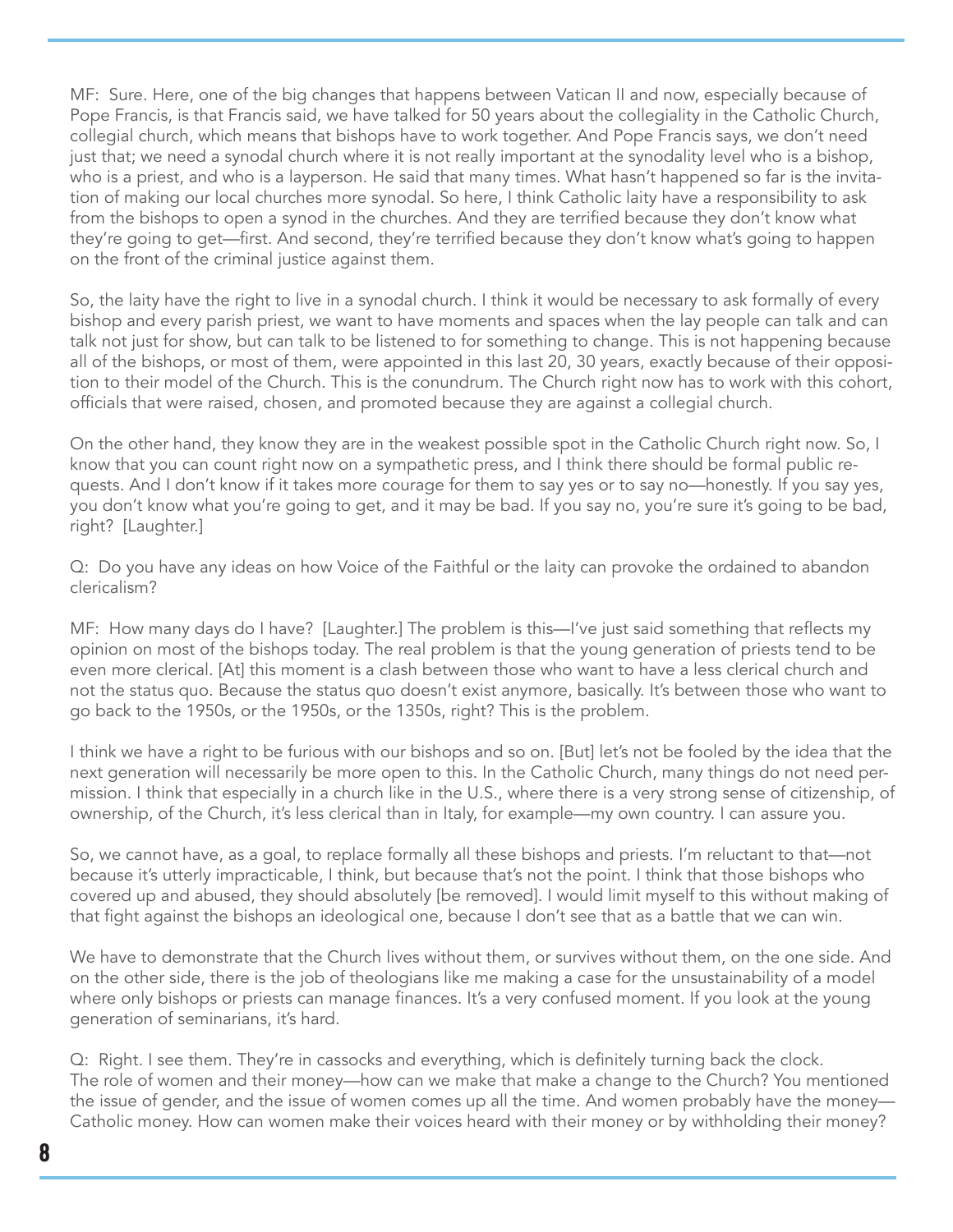Is that going to have any impact at all?

MF: Of course. Very briefly, here. I think there is, politically, in the Catholic Church today, much more consensus on the fact that we need to have more transparency, accountability, and so on, and lay voices where decisions are made. This is something where I see a large consensus across the ideological spectrum. I think it would be bad for that issue to match that with broader claims about women priests, for example, on which there is no consensus in the Catholic Church, right now. I'm totally in favor and on the record on women deacons. I think it should happen tomorrow morning. [Applause.] There's no question. Women priesthood, the issue right now, would automatically alienate large portions of the Catholic Church.

If we want to be realistic, this is my assessment. So, here, there is no ideological or theological objection to the fact that women should sit on boards. And this is something where I believe there is a space in this moment to make that case, which is one of those decisions, again, that when saying yes may be dangerous, but if you say no, it's a PR disaster. I believe this is one of those issues where there is the most space as compared to others, I guess.

Q: Can we use a different term besides laity? Is there a different term we should be using?

MF: Yes, we should use "Christian." [Applause.] It's an old debate. The whole issue at the Second Vatican Council was, are lay people Christians, fully Christian, like the ordained? So that was 50 years ago. Right now, the theological consensus is [that] all Catholics, even the ordained, they are lay people, they have some lay component in them. All of the ordained are lay people, have a lay component.

Q: Well, before they were ordained, they were lay.

MF: Well, before, but it's not something you leave. Being lay comes from your baptism, and that never leaves you. So, here, we should use 'laity' only when we talk about canonical issues, canon law, right? So where is power? But functionally, in terms of ministry, of testimony, we should use 'Christian.' This is an easy answer for a very complex issue. But the theology of the laity is 20th century, and I think it should be used in quotes now.

Q: So, 'Christian' refers to a whole broad spectrum of different churches. Is that any point of confusion?

MF: Well, if you don't want to use 'Christian,' I would say 'witness of Jesus of Christ' or 'testimony of Jesus Christ,' but Christian" is something that should be more visible than your being lay or ordained. I think we should limit our discussion on the laity when we talk about the institutional questions of power and authority. There, canon law is still binding. But theologically, that division between the lay people and the ordained has been blurred for decades. Who is more lay between me and the president of a Jesuit university? Have you seen his apartment? [Laughter.] In terms of lifestyle and of personal spirituality, this is largely irrelevant right now—whether you are a lay or an ordained person. This is gone. This is worse than medieval; it's archaeological. [Laughter.]

Q: Are you sure the demographic tipping point on the majority of the Church is white European, or was that late? And I think you had mentioned that that was—I've forgotten which century in which you mentioned that was happening.

MF: Well, I'm not an expert on this. It's clear that the majority of the Catholic laity, if not already, it's going to be very soon in Africa, Asia, and Latin America.

Q: So that's the next question. The Church is increasingly becoming a non-white church. How do we learn the skills to live and share the power? Because the white church may not have as many people but it has a lot of the money, and yet the bigger portion of the Church is not.